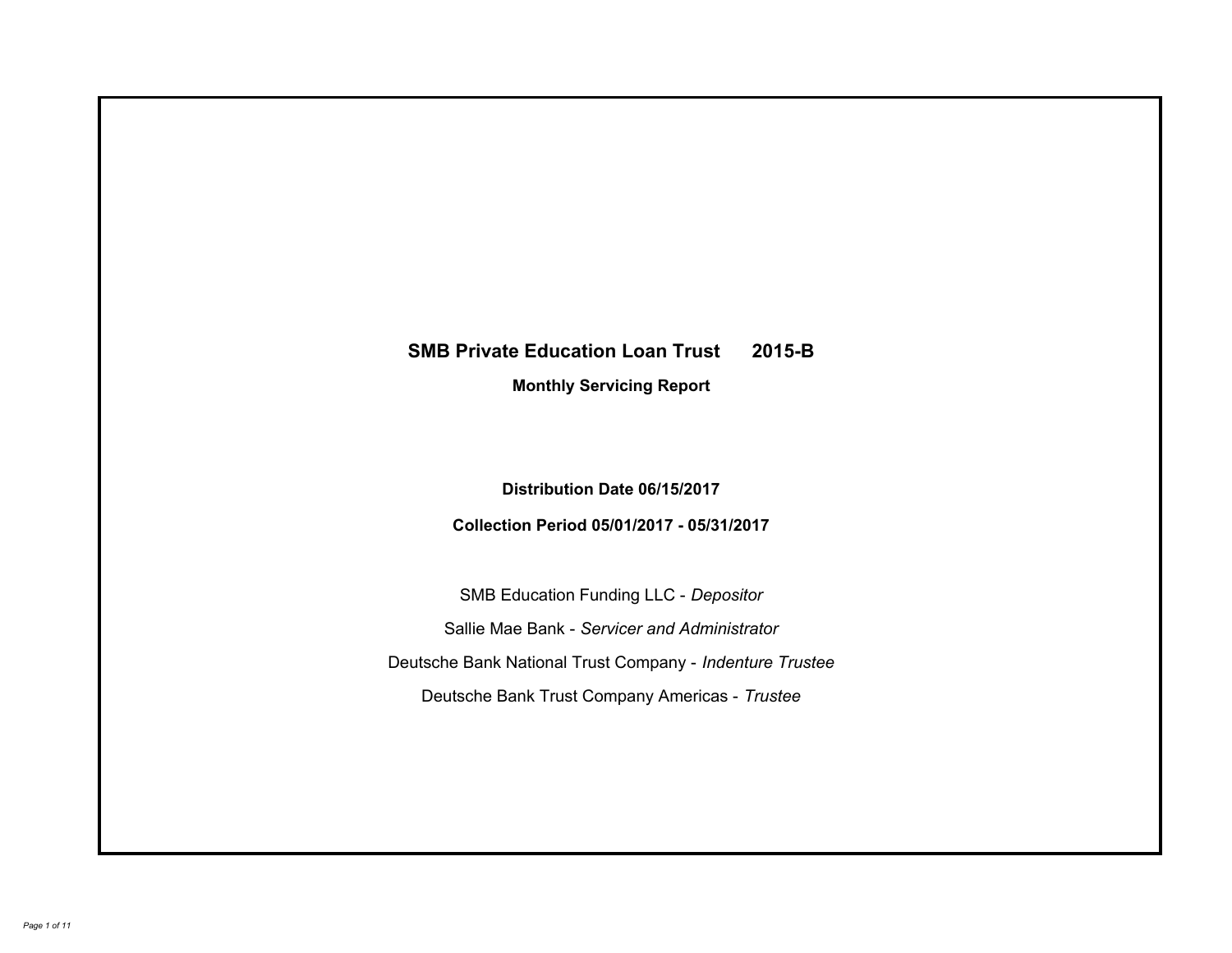A

| A           | <b>Student Loan Portfolio Characteristics</b>   |                                              | <b>Settlement Date</b><br>07/30/2015 | 04/30/2017            | 05/31/2017            |
|-------------|-------------------------------------------------|----------------------------------------------|--------------------------------------|-----------------------|-----------------------|
|             | <b>Principal Balance</b>                        |                                              | \$700,964,388.29                     | \$593,417,028.89      | \$585,104,849.08      |
|             | Interest to be Capitalized Balance              |                                              | 42,430,107.89                        | 38,252,100.99         | 38,814,108.35         |
|             | Pool Balance                                    |                                              | \$743,394,496.18                     | \$631,669,129.88      | \$623,918,957.43      |
|             | Weighted Average Coupon (WAC)                   |                                              |                                      |                       |                       |
|             |                                                 | WAC1 (Contractual Interest Rate on the Loan) | 8.20%                                | 8.72%                 | 8.81%                 |
|             |                                                 | WAC2 (Average of Applicable Interest Rate)   | 8.18%                                | 8.69%                 | 8.77%                 |
|             | WAC3 (Average of Actual Interest Rate)          |                                              | 8.13%                                | 8.61%                 | 8.69%                 |
|             | Weighted Average Remaining Term                 |                                              | 128.84                               | 120.67                | 120.29                |
|             | Number of Loans                                 |                                              | 63,899                               | 54,758                | 54,111                |
|             | Number of Borrowers<br>Pool Factor              |                                              | 43,918                               | 37,178<br>0.849709183 | 36,775<br>0.839283800 |
|             | Since Issued Total Constant Prepayment Rate (1) |                                              |                                      | 7.22%                 | 7.40%                 |
|             |                                                 |                                              |                                      |                       |                       |
| B           | <b>Debt Securities</b>                          | Cusip/Isin                                   | 05/15/2017                           |                       | 06/15/2017            |
|             | A1                                              | 78448QAA6                                    | \$55,152,105.00                      |                       | \$45,668,219.16       |
|             | A2A                                             | 78448QAB4                                    | \$192,000,000.00                     |                       | \$192,000,000.00      |
|             | A <sub>2</sub> B                                | 78448QAC2                                    | \$90,000,000.00                      |                       | \$90,000,000.00       |
|             | A <sub>3</sub>                                  | 78448QAD0                                    | \$75,000,000.00                      |                       | \$75,000,000.00       |
|             | B                                               | 78448QAE8                                    | \$70,000,000.00                      |                       | \$70,000,000.00       |
|             | C                                               | 78448QAF5                                    | \$50,000,000.00                      |                       | \$50,000,000.00       |
|             |                                                 |                                              |                                      |                       |                       |
| $\mathsf C$ | <b>Certificates</b>                             | Cusip/Isin                                   | 05/15/2017                           |                       | 06/15/2017            |
|             |                                                 |                                              |                                      |                       |                       |
|             | Residual                                        | 78448Q108                                    | \$100,000.00                         |                       | \$100,000.00          |
|             |                                                 |                                              |                                      |                       |                       |
| D           | <b>Account Balances</b>                         |                                              | 05/15/2017                           |                       | 06/15/2017            |
|             | <b>Reserve Account Balance</b>                  |                                              | \$1,896,081.00                       |                       | \$1,896,081.00        |
|             |                                                 |                                              |                                      |                       |                       |
| E           | <b>Asset / Liability</b>                        |                                              | 05/15/2017                           |                       | 06/15/2017            |
|             | Overcollateralization Percentage                |                                              | 15.75%                               |                       | 16.23%                |
|             | Specified Overcollateralization Amount          |                                              | \$189,500,738.96                     |                       | \$187,175,687.23      |
|             | Actual Overcollateralization Amount             |                                              | \$99,517,024.88                      |                       | \$101,250,738.27      |
|             |                                                 |                                              |                                      |                       |                       |

(1) Since Issued Total CPR calculations found in monthly servicing reports issued on or prior to September 15, 2015 originally included loans that were removed from the pool by the sponsor because they became ineligible for the pool between the cut-off date and settlement date. On October 5, 2015, Since Issued Total CPR calculations were revised to exclude these loans and all prior monthly servicing reports were restated. For additional information, see 'Since Issued CPR Methodology' found on page 11 of this report.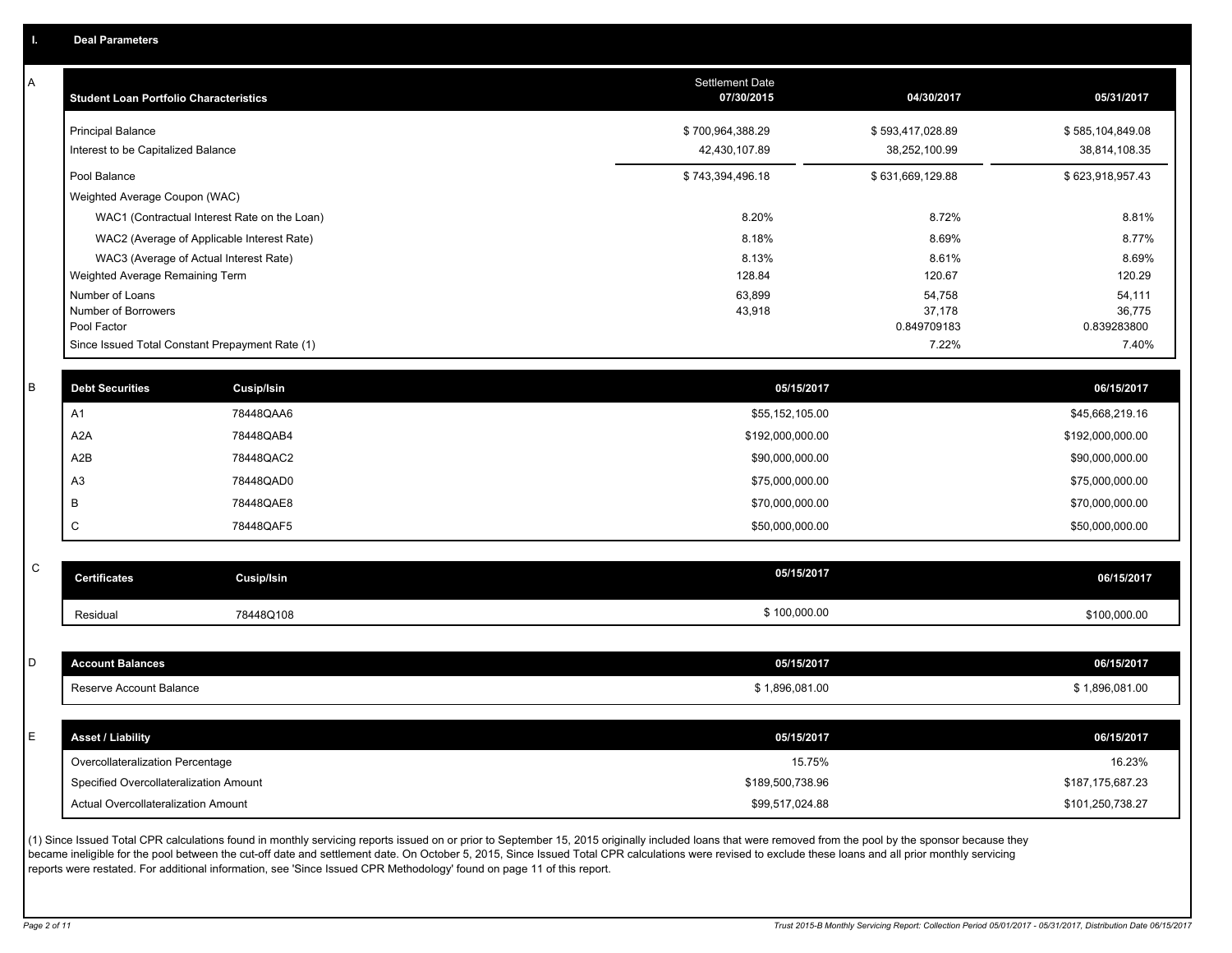## **II. 2015-B Trust Activity 05/01/2017 through 05/31/2017**

| <b>Borrower Principal</b><br>8,341,436.84<br>0.00<br>Consolidation Activity Principal (1)<br>0.00<br>Seller Principal Reimbursement<br>0.00<br>Servicer Principal Reimbursement<br>0.00<br>Delinquent Principal Purchases by Servicer<br>0.00<br><b>Other Principal Deposits</b><br>\$8,341,436.84<br><b>Total Principal Receipts</b><br>В<br><b>Student Loan Interest Receipts</b><br>2,714,070.98<br>Borrower Interest<br>Consolidation Activity Interest (1)<br>0.00<br>Seller Interest Reimbursement<br>(235.50)<br>0.00<br>Servicer Interest Reimbursement<br>0.00<br>Delinquent Interest Purchases by Servicer<br>0.00<br>Other Interest Deposits<br>\$2,713,835.48<br><b>Total Interest Receipts</b><br>С<br><b>Recoveries on Realized Losses</b><br>\$121,696.56<br>\$6,929.82<br>D<br><b>Investment Income</b><br>Е<br>\$0.00<br><b>Funds Borrowed from Next Collection Period</b><br>F<br>\$0.00<br><b>Funds Repaid from Prior Collection Period</b><br>\$0.00<br>G<br>Loan Sale or Purchase Proceeds<br>\$0.00<br>н<br>Initial Deposits to Distribution Account<br>\$0.00<br><b>Excess Transferred from Other Accounts</b><br>\$0.00<br><b>Borrower Benefit Reimbursements</b><br>J<br>κ<br><b>Other Deposits</b><br>\$0.00<br><b>Other Fees Collected</b><br>\$0.00<br>L.<br>М<br><b>AVAILABLE FUNDS</b><br>\$11,183,898.70<br>N<br>Non-Cash Principal Activity During Collection Period<br>\$29,257.03<br>O<br>Aggregate Purchased Amounts by the Depositor, Servicer or Seller<br>\$0.00<br>P<br>\$0.00<br>Aggregate Loan Substitutions | Α | <b>Student Loan Principal Receipts</b> |  |
|-------------------------------------------------------------------------------------------------------------------------------------------------------------------------------------------------------------------------------------------------------------------------------------------------------------------------------------------------------------------------------------------------------------------------------------------------------------------------------------------------------------------------------------------------------------------------------------------------------------------------------------------------------------------------------------------------------------------------------------------------------------------------------------------------------------------------------------------------------------------------------------------------------------------------------------------------------------------------------------------------------------------------------------------------------------------------------------------------------------------------------------------------------------------------------------------------------------------------------------------------------------------------------------------------------------------------------------------------------------------------------------------------------------------------------------------------------------------------------------------------------------------------------------------------------|---|----------------------------------------|--|
|                                                                                                                                                                                                                                                                                                                                                                                                                                                                                                                                                                                                                                                                                                                                                                                                                                                                                                                                                                                                                                                                                                                                                                                                                                                                                                                                                                                                                                                                                                                                                       |   |                                        |  |
|                                                                                                                                                                                                                                                                                                                                                                                                                                                                                                                                                                                                                                                                                                                                                                                                                                                                                                                                                                                                                                                                                                                                                                                                                                                                                                                                                                                                                                                                                                                                                       |   |                                        |  |
|                                                                                                                                                                                                                                                                                                                                                                                                                                                                                                                                                                                                                                                                                                                                                                                                                                                                                                                                                                                                                                                                                                                                                                                                                                                                                                                                                                                                                                                                                                                                                       |   |                                        |  |
|                                                                                                                                                                                                                                                                                                                                                                                                                                                                                                                                                                                                                                                                                                                                                                                                                                                                                                                                                                                                                                                                                                                                                                                                                                                                                                                                                                                                                                                                                                                                                       |   |                                        |  |
|                                                                                                                                                                                                                                                                                                                                                                                                                                                                                                                                                                                                                                                                                                                                                                                                                                                                                                                                                                                                                                                                                                                                                                                                                                                                                                                                                                                                                                                                                                                                                       |   |                                        |  |
|                                                                                                                                                                                                                                                                                                                                                                                                                                                                                                                                                                                                                                                                                                                                                                                                                                                                                                                                                                                                                                                                                                                                                                                                                                                                                                                                                                                                                                                                                                                                                       |   |                                        |  |
|                                                                                                                                                                                                                                                                                                                                                                                                                                                                                                                                                                                                                                                                                                                                                                                                                                                                                                                                                                                                                                                                                                                                                                                                                                                                                                                                                                                                                                                                                                                                                       |   |                                        |  |
|                                                                                                                                                                                                                                                                                                                                                                                                                                                                                                                                                                                                                                                                                                                                                                                                                                                                                                                                                                                                                                                                                                                                                                                                                                                                                                                                                                                                                                                                                                                                                       |   |                                        |  |
|                                                                                                                                                                                                                                                                                                                                                                                                                                                                                                                                                                                                                                                                                                                                                                                                                                                                                                                                                                                                                                                                                                                                                                                                                                                                                                                                                                                                                                                                                                                                                       |   |                                        |  |
|                                                                                                                                                                                                                                                                                                                                                                                                                                                                                                                                                                                                                                                                                                                                                                                                                                                                                                                                                                                                                                                                                                                                                                                                                                                                                                                                                                                                                                                                                                                                                       |   |                                        |  |
|                                                                                                                                                                                                                                                                                                                                                                                                                                                                                                                                                                                                                                                                                                                                                                                                                                                                                                                                                                                                                                                                                                                                                                                                                                                                                                                                                                                                                                                                                                                                                       |   |                                        |  |
|                                                                                                                                                                                                                                                                                                                                                                                                                                                                                                                                                                                                                                                                                                                                                                                                                                                                                                                                                                                                                                                                                                                                                                                                                                                                                                                                                                                                                                                                                                                                                       |   |                                        |  |
|                                                                                                                                                                                                                                                                                                                                                                                                                                                                                                                                                                                                                                                                                                                                                                                                                                                                                                                                                                                                                                                                                                                                                                                                                                                                                                                                                                                                                                                                                                                                                       |   |                                        |  |
|                                                                                                                                                                                                                                                                                                                                                                                                                                                                                                                                                                                                                                                                                                                                                                                                                                                                                                                                                                                                                                                                                                                                                                                                                                                                                                                                                                                                                                                                                                                                                       |   |                                        |  |
|                                                                                                                                                                                                                                                                                                                                                                                                                                                                                                                                                                                                                                                                                                                                                                                                                                                                                                                                                                                                                                                                                                                                                                                                                                                                                                                                                                                                                                                                                                                                                       |   |                                        |  |
|                                                                                                                                                                                                                                                                                                                                                                                                                                                                                                                                                                                                                                                                                                                                                                                                                                                                                                                                                                                                                                                                                                                                                                                                                                                                                                                                                                                                                                                                                                                                                       |   |                                        |  |
|                                                                                                                                                                                                                                                                                                                                                                                                                                                                                                                                                                                                                                                                                                                                                                                                                                                                                                                                                                                                                                                                                                                                                                                                                                                                                                                                                                                                                                                                                                                                                       |   |                                        |  |
|                                                                                                                                                                                                                                                                                                                                                                                                                                                                                                                                                                                                                                                                                                                                                                                                                                                                                                                                                                                                                                                                                                                                                                                                                                                                                                                                                                                                                                                                                                                                                       |   |                                        |  |
|                                                                                                                                                                                                                                                                                                                                                                                                                                                                                                                                                                                                                                                                                                                                                                                                                                                                                                                                                                                                                                                                                                                                                                                                                                                                                                                                                                                                                                                                                                                                                       |   |                                        |  |
|                                                                                                                                                                                                                                                                                                                                                                                                                                                                                                                                                                                                                                                                                                                                                                                                                                                                                                                                                                                                                                                                                                                                                                                                                                                                                                                                                                                                                                                                                                                                                       |   |                                        |  |
|                                                                                                                                                                                                                                                                                                                                                                                                                                                                                                                                                                                                                                                                                                                                                                                                                                                                                                                                                                                                                                                                                                                                                                                                                                                                                                                                                                                                                                                                                                                                                       |   |                                        |  |
|                                                                                                                                                                                                                                                                                                                                                                                                                                                                                                                                                                                                                                                                                                                                                                                                                                                                                                                                                                                                                                                                                                                                                                                                                                                                                                                                                                                                                                                                                                                                                       |   |                                        |  |
|                                                                                                                                                                                                                                                                                                                                                                                                                                                                                                                                                                                                                                                                                                                                                                                                                                                                                                                                                                                                                                                                                                                                                                                                                                                                                                                                                                                                                                                                                                                                                       |   |                                        |  |
|                                                                                                                                                                                                                                                                                                                                                                                                                                                                                                                                                                                                                                                                                                                                                                                                                                                                                                                                                                                                                                                                                                                                                                                                                                                                                                                                                                                                                                                                                                                                                       |   |                                        |  |
|                                                                                                                                                                                                                                                                                                                                                                                                                                                                                                                                                                                                                                                                                                                                                                                                                                                                                                                                                                                                                                                                                                                                                                                                                                                                                                                                                                                                                                                                                                                                                       |   |                                        |  |
|                                                                                                                                                                                                                                                                                                                                                                                                                                                                                                                                                                                                                                                                                                                                                                                                                                                                                                                                                                                                                                                                                                                                                                                                                                                                                                                                                                                                                                                                                                                                                       |   |                                        |  |
|                                                                                                                                                                                                                                                                                                                                                                                                                                                                                                                                                                                                                                                                                                                                                                                                                                                                                                                                                                                                                                                                                                                                                                                                                                                                                                                                                                                                                                                                                                                                                       |   |                                        |  |
|                                                                                                                                                                                                                                                                                                                                                                                                                                                                                                                                                                                                                                                                                                                                                                                                                                                                                                                                                                                                                                                                                                                                                                                                                                                                                                                                                                                                                                                                                                                                                       |   |                                        |  |
|                                                                                                                                                                                                                                                                                                                                                                                                                                                                                                                                                                                                                                                                                                                                                                                                                                                                                                                                                                                                                                                                                                                                                                                                                                                                                                                                                                                                                                                                                                                                                       |   |                                        |  |

(1) 'Consolidation Activity Principal' and 'Consolidation Activity Interest' refer to principal and interest received on trust loans consolidated by Sallie Mae Bank.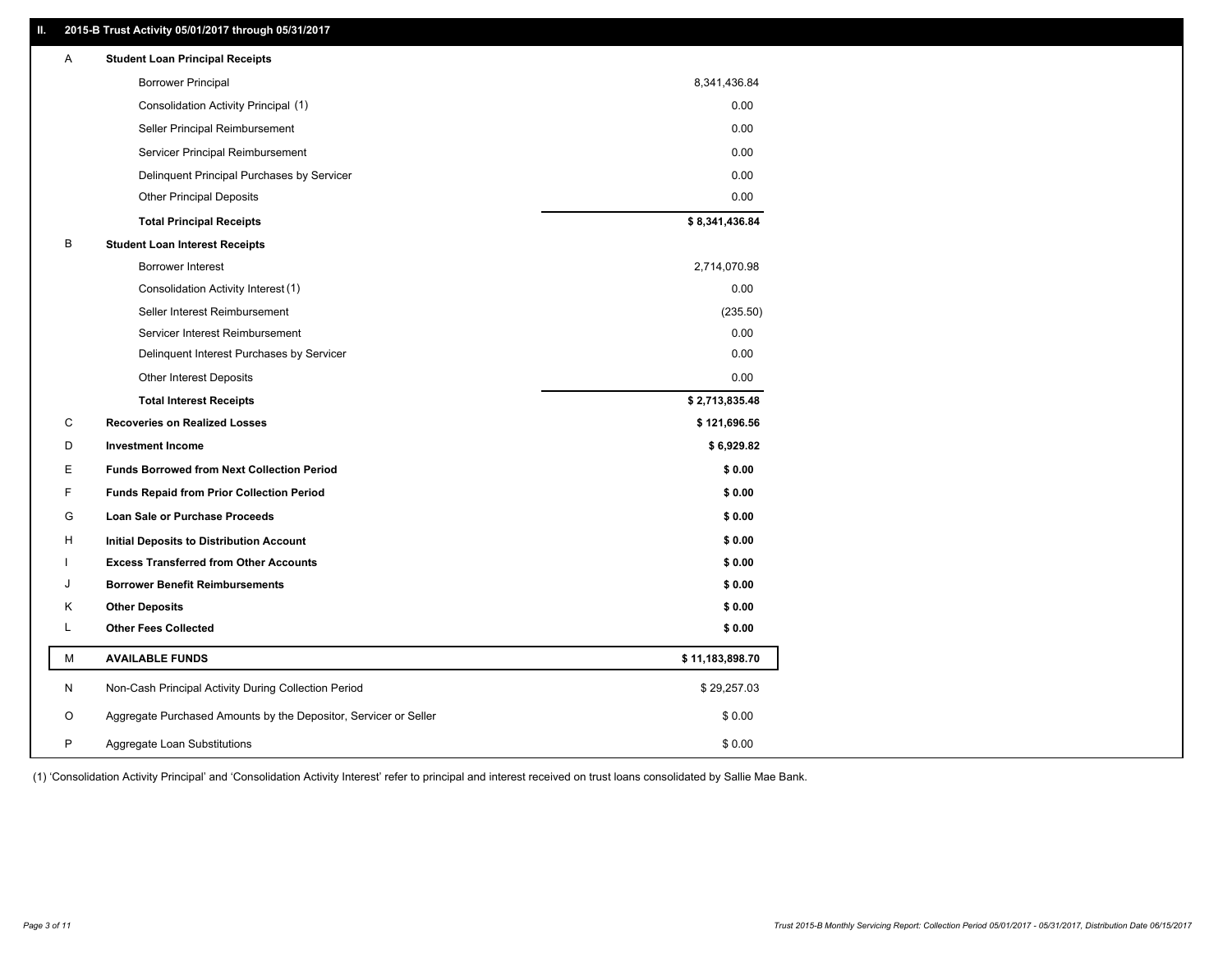|                   |                       |                          |         |                                                           | <b>Loans by Repayment Status</b> |                            |                          |         |                                                                  |                |                            |
|-------------------|-----------------------|--------------------------|---------|-----------------------------------------------------------|----------------------------------|----------------------------|--------------------------|---------|------------------------------------------------------------------|----------------|----------------------------|
|                   |                       |                          |         | 05/31/2017                                                |                                  |                            |                          |         | 04/30/2017                                                       |                |                            |
|                   |                       | <b>Wtd Avg</b><br>Coupon | # Loans | Principal and<br><b>Interest Accrued</b><br>to Capitalize | % of Principal                   | % of Loans in<br>Repay (1) | <b>Wtd Avg</b><br>Coupon | # Loans | <b>Principal and</b><br><b>Interest Accrued</b><br>to Capitalize | % of Principal | % of Loans in<br>Repay (1) |
| INTERIM:          | IN SCHOOL             | 9.65%                    | 5,695   | \$79,943,324.70                                           | 12.813%                          | $-$ %                      | 9.55%                    | 6,735   | \$95,193,363.28                                                  | 15.070%        | $-$ %                      |
|                   | GRACE                 | 9.50%                    | 2,553   | \$35,488,605.12                                           | 5.688%                           | $-$ %                      | 9.29%                    | 1,592   | \$20,720,275.94                                                  | 3.280%         | $-$ %                      |
|                   | <b>DEFERMENT</b>      | 9.57%                    | 2,370   | \$27,786,219.15                                           | 4.453%                           | $-$ %                      | 9.44%                    | 2,548   | \$29,545,205.60                                                  | 4.677%         | $-$ %                      |
| <b>REPAYMENT:</b> | <b>CURRENT</b>        | 8.39%                    | 40,940  | \$446,321,249.02                                          | 71.535%                          | 92.848%                    | 8.31%                    | 41,270  | \$450,689,868.11                                                 | 71.349%        | 92.694%                    |
|                   | 31-60 DAYS DELINQUENT | 9.27%                    | 715     | \$8,794,907.47                                            | 1.410%                           | 1.830%                     | 9.32%                    | 576     | \$7,069,928.53                                                   | 1.119%         | 1.454%                     |
|                   | 61-90 DAYS DELINQUENT | 9.11%                    | 251     | \$2,822,643.08                                            | 0.452%                           | 0.587%                     | 8.60%                    | 313     | \$3,746,587.02                                                   | 0.593%         | 0.771%                     |
|                   | > 90 DAYS DELINQUENT  | 9.55%                    | 142     | \$1,932,054.31                                            | 0.310%                           | 0.402%                     | 9.54%                    | 201     | \$2,483,306.33                                                   | 0.393%         | 0.511%                     |
|                   | <b>FORBEARANCE</b>    | 8.49%                    | 1,445   | \$20,829,954.58                                           | 3.339%                           | 4.333%                     | 8.54%                    | 1,523   | \$22,220,595.07                                                  | 3.518%         | 4.570%                     |
| <b>TOTAL</b>      |                       |                          | 54,111  | \$623,918,957.43                                          | 100.00%                          | 100.00%                    |                          | 54,758  | \$631,669,129.88                                                 | 100.00%        | 100.00%                    |

Percentages may not total 100% due to rounding \*

1 Loans classified in "Repayment" include any loan for which interim interest only, \$25 fixed payments or full principal and interest payments are due.

|                         |                                                                                                                                                                                |                          |         |                                                           | <b>Loans by Borrower Status</b> |                                |                          |         |                                                                  |                |                                |
|-------------------------|--------------------------------------------------------------------------------------------------------------------------------------------------------------------------------|--------------------------|---------|-----------------------------------------------------------|---------------------------------|--------------------------------|--------------------------|---------|------------------------------------------------------------------|----------------|--------------------------------|
|                         |                                                                                                                                                                                |                          |         | 05/31/2017                                                |                                 |                                |                          |         | 04/30/2017                                                       |                |                                |
|                         |                                                                                                                                                                                | <b>Wtd Avg</b><br>Coupon | # Loans | Principal and<br><b>Interest Accrued</b><br>to Capitalize | % of Principal                  | % of Loans in<br>P&I Repay (2) | <b>Wtd Avg</b><br>Coupon | # Loans | <b>Principal and</b><br><b>Interest Accrued</b><br>to Capitalize | % of Principal | % of Loans in<br>P&I Repay (2) |
| INTERIM:                | IN SCHOOL                                                                                                                                                                      | 9.12%                    | 12,182  | \$170,091,674.49                                          | 27.262%                         | $-$ %                          | 9.02%                    | 14,373  | \$202,191,240.14                                                 | 32.009%        | $-$ %                          |
|                         | GRACE                                                                                                                                                                          | 9.03%                    | 4,912   | \$68,152,249.40                                           | 10.923%                         | $-$ %                          | 8.85%                    | 2,901   | \$37,896,483.59                                                  | 5.999%         | $-$ %                          |
|                         | <b>DEFERMENT</b>                                                                                                                                                               | 9.15%                    | 4,484   | \$50,614,962.21                                           | 8.112%                          | $-$ %                          | 9.05%                    | 4,834   | \$53,805,093.26                                                  | 8.518%         | $-$ %                          |
| P&I REPAYMENT:          | <b>CURRENT</b>                                                                                                                                                                 | 8.29%                    | 30,078  | \$302,034,022.14                                          | 48.409%                         | 90.143%                        | 8.21%                    | 30,106  | \$303,136,196.42                                                 | 47.990%        | 89.745%                        |
|                         | 31-60 DAYS DELINQUENT                                                                                                                                                          | 9.24%                    | 634     | \$7,708,404.44                                            | 1.235%                          | 2.301%                         | 9.34%                    | 530     | \$6,416,454.77                                                   | 1.016%         | 1.900%                         |
|                         | 61-90 DAYS DELINQUENT                                                                                                                                                          | 9.10%                    | 238     | \$2,601,644.18                                            | 0.417%                          | 0.776%                         | 8.59%                    | 294     | \$3,555,598.42                                                   | 0.563%         | 1.053%                         |
|                         | > 90 DAYS DELINQUENT                                                                                                                                                           | 9.58%                    | 138     | \$1,886,045.99                                            | 0.302%                          | 0.563%                         | 9.55%                    | 197     | \$2,447,468.21                                                   | 0.387%         | 0.725%                         |
|                         | <b>FORBEARANCE</b>                                                                                                                                                             | 8.49%                    | 1,445   | \$20,829,954.58                                           | 3.339%                          | 6.217%                         | 8.54%                    | 1,523   | \$22,220,595.07                                                  | 3.518%         | 6.578%                         |
| <b>TOTAL</b><br>$\star$ | Percentages may not total 100% due to rounding<br>2 Loans classified in "P&I Repayment" includes only those loans for which scheduled principal and interest payments are due. |                          | 54,111  | \$623,918,957.43                                          | 100.00%                         | 100.00%                        |                          | 54,758  | \$631,669,129.88                                                 | 100.00%        | 100.00%                        |

WAC reflects WAC3 To conform with company standard reporting these sections now include Princial and Interest Accrued to Capitalize.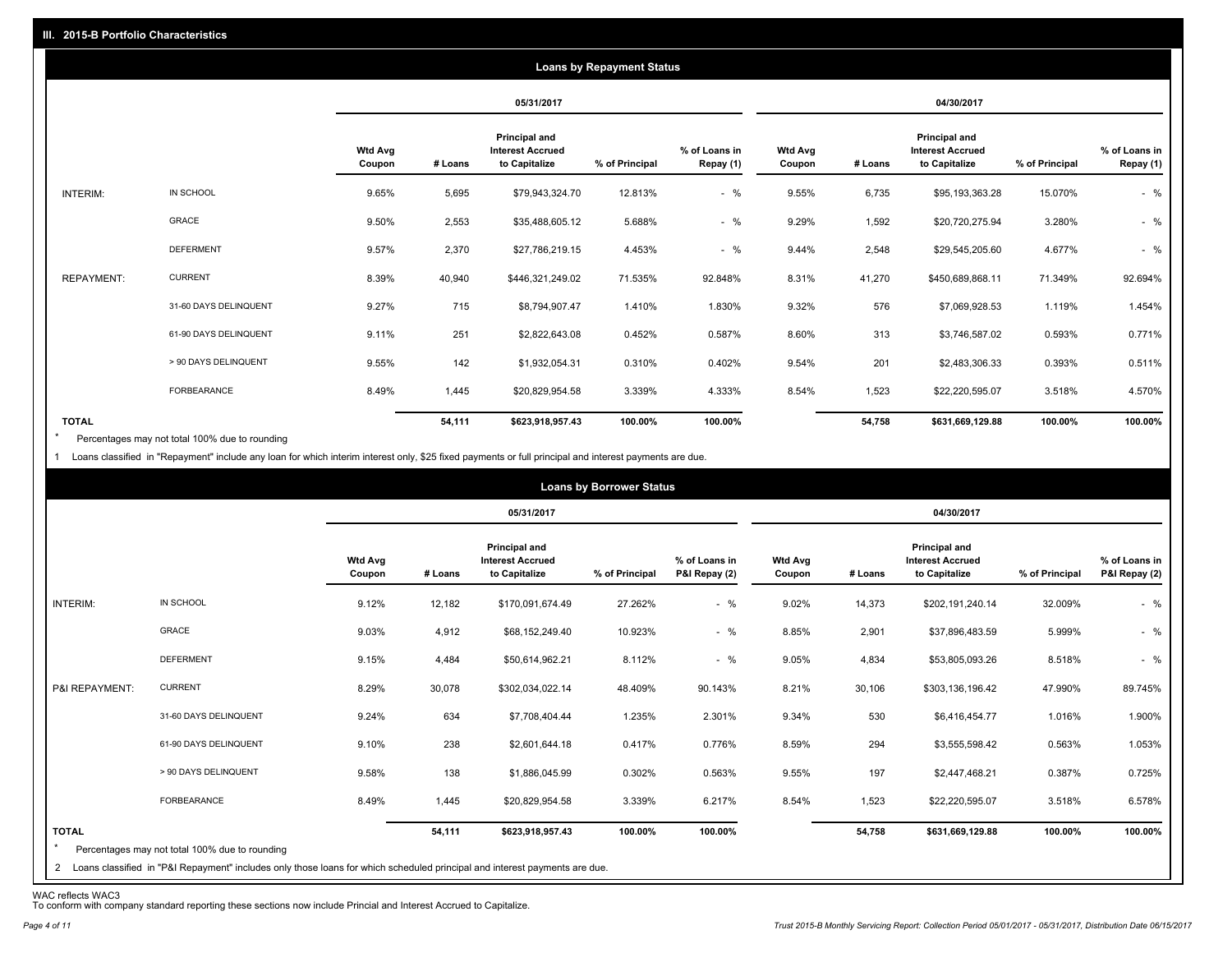|                                                                                                  | 5/31/2017        | 4/30/2017        |
|--------------------------------------------------------------------------------------------------|------------------|------------------|
| Pool Balance                                                                                     | \$623,918,957.43 | \$631,669,129.88 |
| Total # Loans                                                                                    | 54,111           | 54,758           |
| Total # Borrowers                                                                                | 36,775           | 37,178           |
| Weighted Average Coupon                                                                          | 8.77%            | 8.69%            |
| Weighted Average Remaining Term                                                                  | 120.29           | 120.67           |
| Percent of Pool - Cosigned                                                                       | 92.5%            | 92.5%            |
| Percent of Pool - Non Cosigned                                                                   | 7.5%             | 7.5%             |
| Borrower Interest Accrued for Period                                                             | \$4,275,583.17   | \$4,195,848.41   |
| Outstanding Borrower Interest Accrued                                                            | \$41,816,296.69  | \$41,236,878.72  |
| Gross Principal Realized Loss - Periodic                                                         | \$880,815.81     | \$851,879.37     |
| Gross Principal Realized Loss - Cumulative                                                       | \$11,068,607.45  | \$10,187,791.64  |
| Recoveries on Realized Losses - Periodic                                                         | \$121,696.56     | \$30,218.81      |
| Recoveries on Realized Losses - Cumulative                                                       | \$605,450.26     | \$483,753.70     |
| Net Losses - Periodic                                                                            | \$759,119.25     | \$821,660.56     |
| Net Losses - Cumulative                                                                          | \$10,463,157.19  | \$9,704,037.94   |
| Non-Cash Principal Activity - Capitalized Interest                                               | \$910,323.06     | \$682,293.89     |
| Since Issued Total Constant Prepayment Rate (CPR) (1)                                            | 7.40%            | 7.22%            |
| <b>Loan Substitutions</b>                                                                        | \$0.00           | \$0.00           |
| <b>Cumulative Loan Substitutions</b>                                                             | \$0.00           | \$0.00           |
| <b>Unpaid Servicing Fees</b>                                                                     | \$0.00           | \$0.00           |
| <b>Unpaid Administration Fees</b>                                                                | \$0.00           | \$0.00           |
| <b>Unpaid Carryover Servicing Fees</b>                                                           | \$0.00           | \$0.00           |
| Note Interest Shortfall                                                                          | \$0.00           | \$0.00           |
| Loans in Modification                                                                            | \$16,093,790.36  | \$14,505,492.17  |
| % of Loans in Modification as a % of Loans in Repayment (P&I)                                    | 5.12%            | 4.60%            |
|                                                                                                  |                  |                  |
|                                                                                                  |                  |                  |
| % Annualized Gross Principal Realized Loss - Periodic as a %<br>of Loans in Repayment (P&I) * 12 | 3.36%            | 3.24%            |
| % Gross Principal Realized Loss - Cumulative as a % of                                           |                  |                  |
| Original Pool Balance                                                                            | 1.49%            | 1.37%            |

(1) Since Issued Total CPR calculations found in monthly servicing reports issued on or prior to September 15, 2015 originally included loans that were removed from the pool by the sponsor because they became ineligible for the pool between the cut-off date and settlement date. On October 5, 2015, Since Issued Total CPR calculations were revised to exclude these loans and all prior monthly servicing reports were restated. For additional information, see 'Since Issued CPR Methodology' found on page 11 of this report.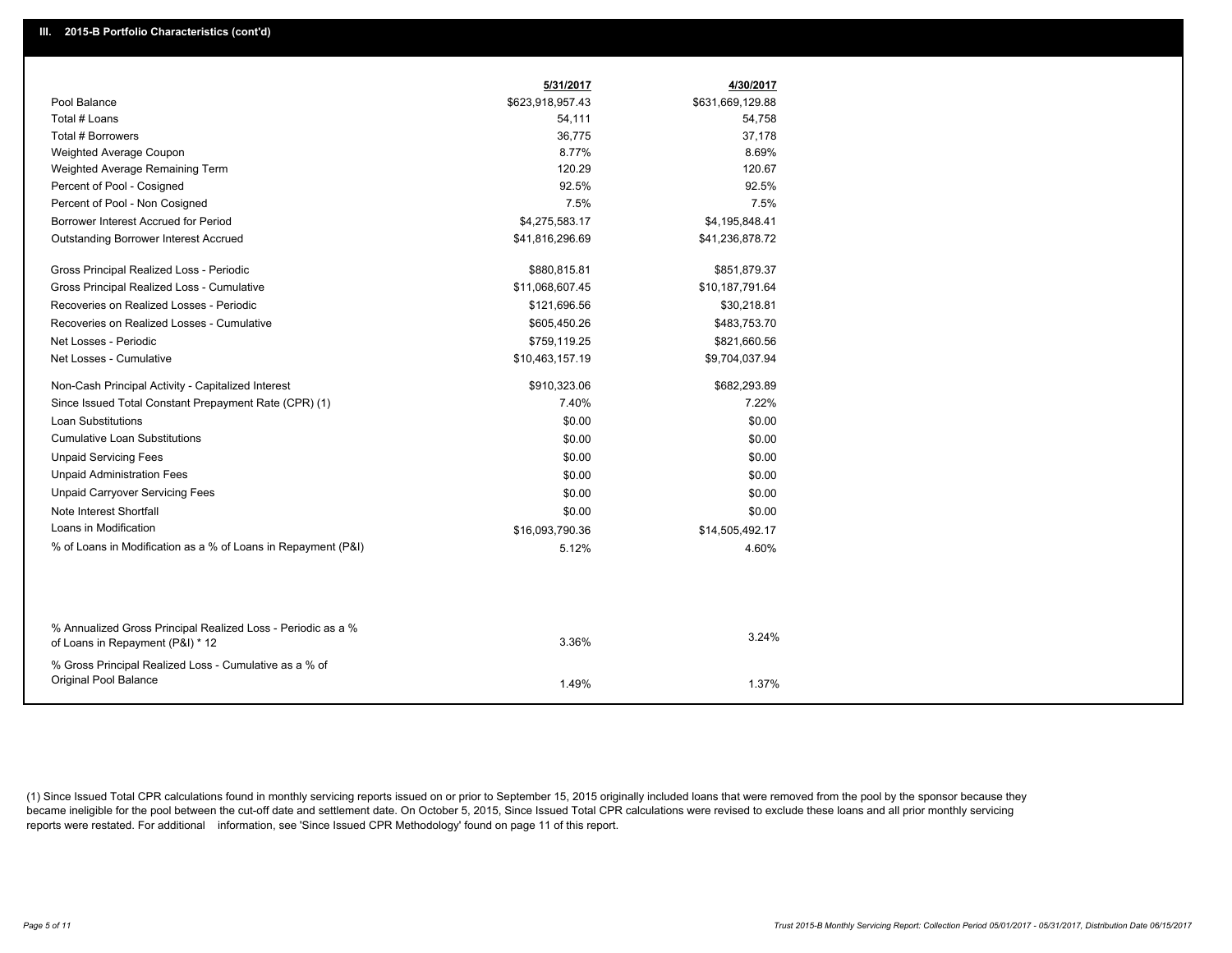#### **Loan Program**  A

|                                    | Weighted<br><b>Average Coupon</b> | # LOANS | <b>\$ AMOUNT</b> | % *       |
|------------------------------------|-----------------------------------|---------|------------------|-----------|
| - Smart Option Interest-Only Loans | 7.53%                             | 11,803  | \$109,971,211.68 | 17.626%   |
| - Smart Option Fixed Pay Loans     | 8.67%                             | 14,869  | \$197,416,410.47 | 31.641%   |
| - Smart Option Deferred Loans      | 9.11%                             | 27,439  | \$316,531,335.28 | 50.733%   |
| - Other Loan Programs              | $0.00\%$                          | 0       | \$0.00           | $0.000\%$ |
| <b>Total</b>                       | $8.69\%$                          | 54,111  | \$623,918,957.43 | 100.000%  |

\* Percentages may not total 100% due to rounding

B

C

**Index Type**

|                       | Weighted<br><b>Average Coupon</b> | # LOANS | <b>\$ AMOUNT</b> | $%$ *     |
|-----------------------|-----------------------------------|---------|------------------|-----------|
| - Fixed Rate Loans    | 8.88%                             | 9,893   | \$130,158,160.06 | 20.861%   |
| - LIBOR Indexed Loans | 8.64%                             | 44,218  | \$493,760,797.37 | 79.139%   |
| - Other Index Rates   | $0.00\%$                          |         | \$0.00           | $0.000\%$ |
| Total                 | $8.69\%$                          | 54,111  | \$623,918,957.43 | 100.000%  |

\* Percentages may not total 100% due to rounding

### **Weighted Average Recent FICO**

| 0 - 639            | 3,952  | \$41,115,557.79  | 6.590%    |
|--------------------|--------|------------------|-----------|
| 640 - 669          | 3,369  | \$36,428,020.42  | 5.839%    |
| 670 - 699          | 5,990  | \$68,152,747.05  | 10.923%   |
| 700 - 739          | 12,048 | \$139,971,739.97 | 22.434%   |
| $740 +$            | 28,744 | \$338,125,062.84 | 54.194%   |
| N/A <sup>(1)</sup> | 8      | \$125,829.36     | $0.020\%$ |
| <b>Total</b>       | 54,111 | \$623,918,957.43 | 100.000%  |

WAC reflects WAC3 To conform with company standard reporting these sections now include Princial and Interest Accrued to Capitalize.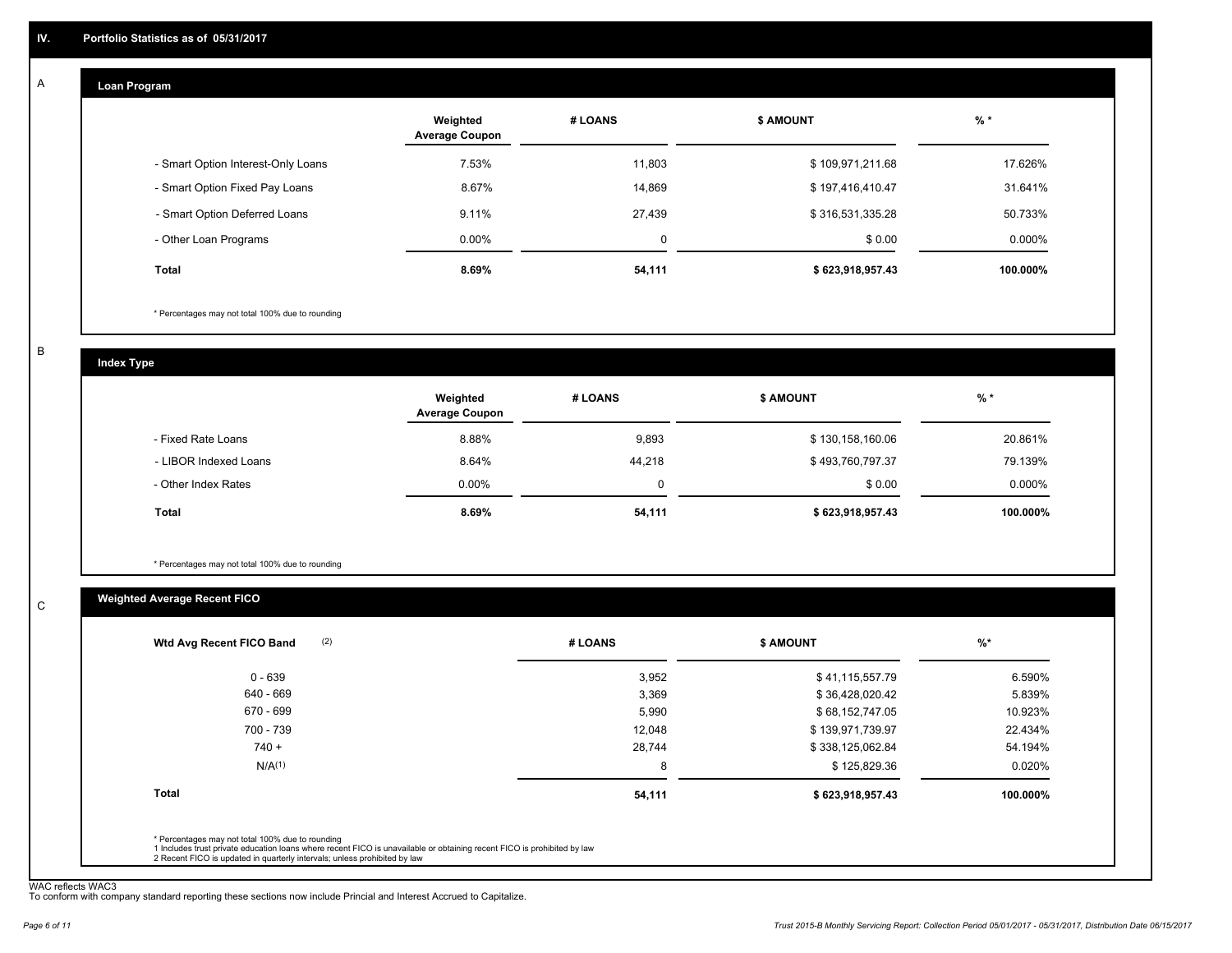| ۷. |     | 2015-B Reserve Account and Principal Distribution Calculations                             |                  |  |
|----|-----|--------------------------------------------------------------------------------------------|------------------|--|
| А. |     | <b>Reserve Account</b>                                                                     |                  |  |
|    |     | Specified Reserve Account Balance                                                          | \$1,896,081.00   |  |
|    |     | Actual Reserve Account Balance                                                             | \$1,896,081.00   |  |
| В. |     | <b>Principal Distribution Amount</b>                                                       |                  |  |
|    | i.  | Class A Notes Outstanding                                                                  | \$412,152,105.00 |  |
|    | ii. | Pool Balance                                                                               | \$623,918,957.43 |  |
|    |     | First Priority Principal Distribution Amount (i - ii)<br>iii.                              | \$0.00           |  |
|    |     |                                                                                            |                  |  |
|    |     | Class A and B Notes Outstanding<br>iv.                                                     | \$482,152,105.00 |  |
|    | v.  | First Priority Principal Distribution Amount                                               | \$0.00           |  |
|    |     | Pool Balance<br>vi.                                                                        | \$623,918,957.43 |  |
|    |     | Specified Overcollateralization Amount<br>vii.                                             | \$187,175,687.23 |  |
|    |     | Available Funds (after payment of waterfall items A through H)<br>viii.                    | \$9,483,885.84   |  |
|    | ix. | Class C Notes Outstanding                                                                  | \$50,000,000.00  |  |
|    | x.  | Regular Principal Distribution Amount (if (iv > 0, (iv - v) - (vi - vii), min(viii, ix))   | \$45,408,834.80  |  |
|    | xi. | Pool Balance                                                                               | \$623,918,957.43 |  |
|    |     | 10% of Initial Pool Balance<br>xii.                                                        | \$74,339,449.62  |  |
|    |     | First Priority Principal Distribution Amount<br>xiii.                                      | \$0.00           |  |
|    |     | <b>Regular Principal Distribution Amount</b><br>xiv.                                       | \$45,408,834.80  |  |
|    |     | Available Funds (after payment of waterfall items A through J)<br>XV.                      | \$0.00           |  |
|    |     | xvi. Additional Principal Distribution Amount (if(ix $\lt$ = x, min(xv, xi - xiii - xiv))) | \$0.00           |  |
|    |     |                                                                                            |                  |  |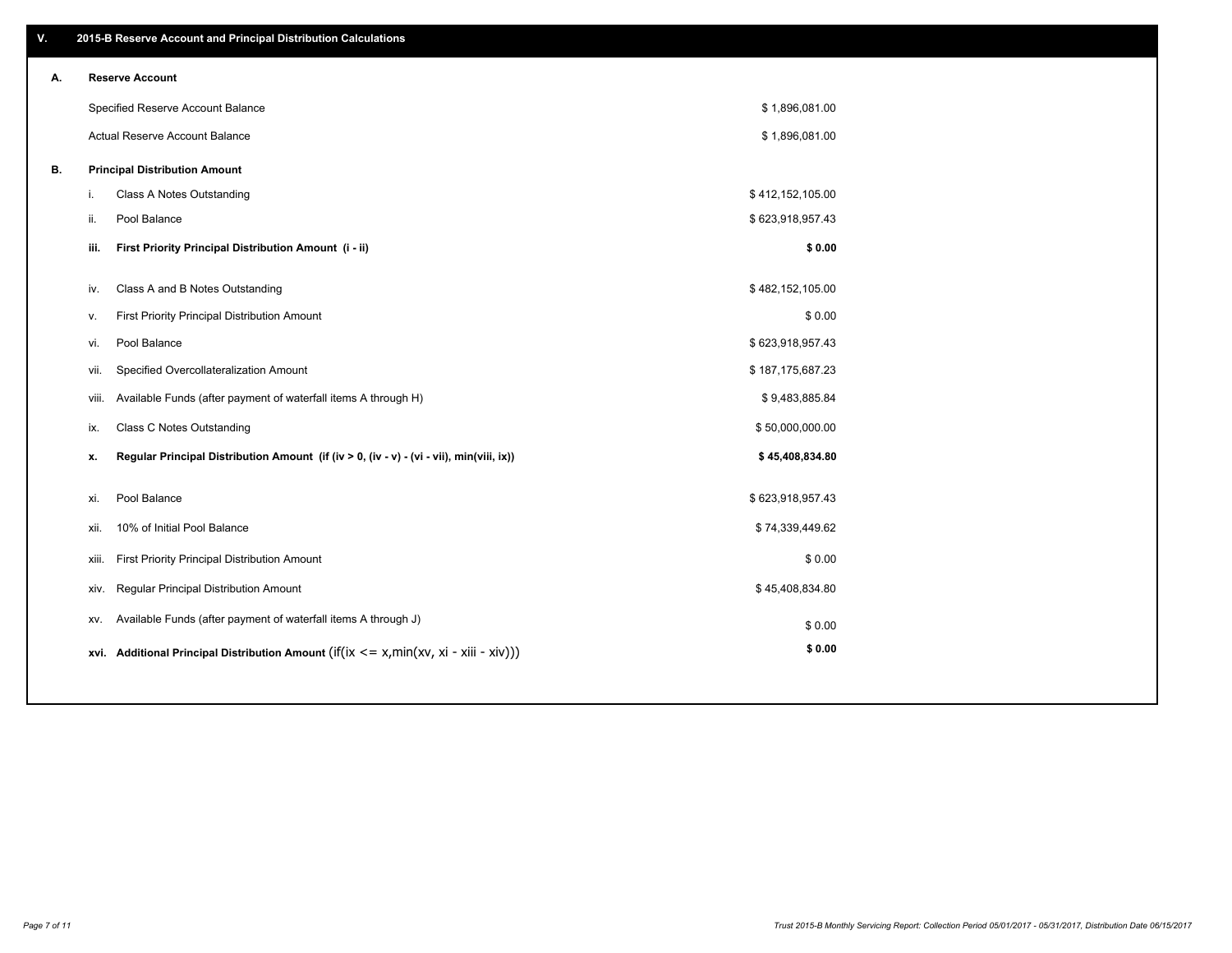|    |                                                         | Paid           | <b>Funds Balance</b> |
|----|---------------------------------------------------------|----------------|----------------------|
|    | <b>Total Available Funds</b>                            |                | \$11,183,898.70      |
| A  | <b>Trustee Fees</b>                                     | \$0.00         | \$11,183,898.70      |
| B  | <b>Servicing Fees</b>                                   | \$396,436.96   | \$10,787,461.74      |
| C  | i. Administration Fees                                  | \$8,333.00     | \$10,779,128.74      |
|    | ii. Unreimbursed Administrator Advances plus any Unpaid | \$0.00         | \$10,779,128.74      |
| D  | Class A Noteholders Interest Distribution Amount        | \$903,576.23   | \$9,875,552.51       |
| Е  | <b>First Priority Principal Payment</b>                 | \$0.00         | \$9,875,552.51       |
| F  | Class B Noteholders Interest Distribution Amount        | \$204,166.67   | \$9,671,385.84       |
| G  | Class C Noteholders Interest Distribution Amount        | \$187,500.00   | \$9,483,885.84       |
| н  | <b>Reinstatement Reserve Account</b>                    | \$0.00         | \$9,483,885.84       |
|    | <b>Regular Principal Distribution</b>                   | \$9,483,885.84 | \$0.00               |
| J  | <b>Carryover Servicing Fees</b>                         | \$0.00         | \$0.00               |
| K  | Additional Principal Distribution Amount                | \$0.00         | \$0.00               |
| ч. | <b>Unpaid Expenses of Trustee</b>                       | \$0.00         | \$0.00               |
| М  | Unpaid Expenses of Administrator                        | \$0.00         | \$0.00               |
| N  | Remaining Funds to the Residual Certificateholders      | \$0.00         | \$0.00               |

#### **Waterfall Conditions**

|      | Pool Balance                                                                     | \$623,918,957.43 |
|------|----------------------------------------------------------------------------------|------------------|
| Ш.   | Class A and B Notes Outstanding                                                  | \$482,152,105.00 |
| iii. | Class C Noteholders' Interest Distribution Ratio (i / ii)                        | 129.40%          |
| iv.  | Minimum Ratio                                                                    | 110.00%          |
| v.   | Is the Class C Noteholders' Interest Distribution Condition Satisfied (iii > iv) |                  |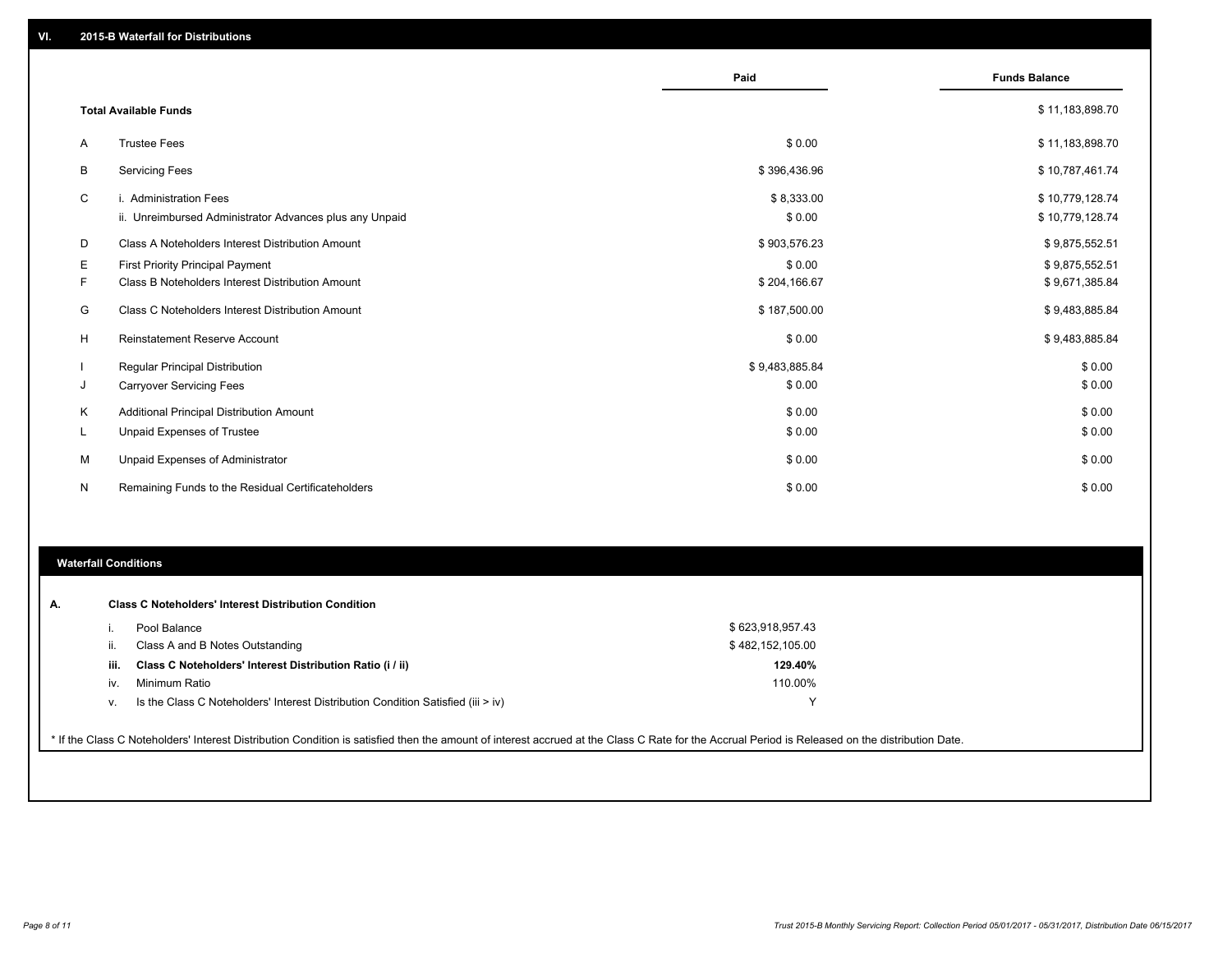| <b>Distribution Amounts</b>                                |                         |                         |                         |
|------------------------------------------------------------|-------------------------|-------------------------|-------------------------|
|                                                            | A1                      | A <sub>2</sub> A        | A <sub>2</sub> B        |
| Cusip/Isin                                                 | 78448QAA6               | 78448QAB4               | 78448QAC2               |
| <b>Beginning Balance</b>                                   | \$55,152,105.00         | \$192,000,000.00        | \$90,000,000.00         |
| Index                                                      | <b>LIBOR</b>            | <b>FIXED</b>            | <b>LIBOR</b>            |
| Spread/Fixed Rate                                          | 0.70%                   | 2.98%                   | 1.20%                   |
| Record Date (Days Prior to Distribution)                   | 1 NEW YORK BUSINESS DAY | 1 NEW YORK BUSINESS DAY | 1 NEW YORK BUSINESS DAY |
| <b>Accrual Period Begin</b>                                | 5/15/2017               | 5/15/2017               | 5/15/2017               |
| <b>Accrual Period End</b>                                  | 6/15/2017               | 6/15/2017               | 6/15/2017               |
| Daycount Fraction                                          | 0.08611111              | 0.08333333              | 0.08611111              |
| Interest Rate*                                             | 1.68911%                | 2.98000%                | 2.18911%                |
| <b>Accrued Interest Factor</b>                             | 0.001454511             | 0.002483333             | 0.001885067             |
| <b>Current Interest Due</b>                                | \$80,219.36             | \$476,800.00            | \$169,656.02            |
| Interest Shortfall from Prior Period Plus Accrued Interest | $\mathsf{\$}$ -         | $\mathsf{\$}$ -         | $S -$                   |
| <b>Total Interest Due</b>                                  | \$80,219.36             | \$476,800.00            | \$169,656.02            |
| <b>Interest Paid</b>                                       | \$80,219.36             | \$476,800.00            | \$169,656.02            |
| <b>Interest Shortfall</b>                                  | $\mathsf{\$}$ -         | $\mathsf{\$}$ -         | $S -$                   |
| <b>Principal Paid</b>                                      | \$9,483,885.84          | $\mathsf{\$}$ -         | $S -$                   |
| <b>Ending Principal Balance</b>                            | \$45,668,219.16         | \$192,000,000.00        | \$90,000,000.00         |
| Paydown Factor                                             | 0.040016396             | 0.000000000             | 0.000000000             |
| <b>Ending Balance Factor</b>                               | 0.192692908             | 1.000000000             | 1.000000000             |

\* Pay rates for Current Distribution. For the interest rates applicable to the next distribution date, please see https://www.salliemae.com/about/investors/data/SMBabrate.txt.

**VII. 2015-B Distributions**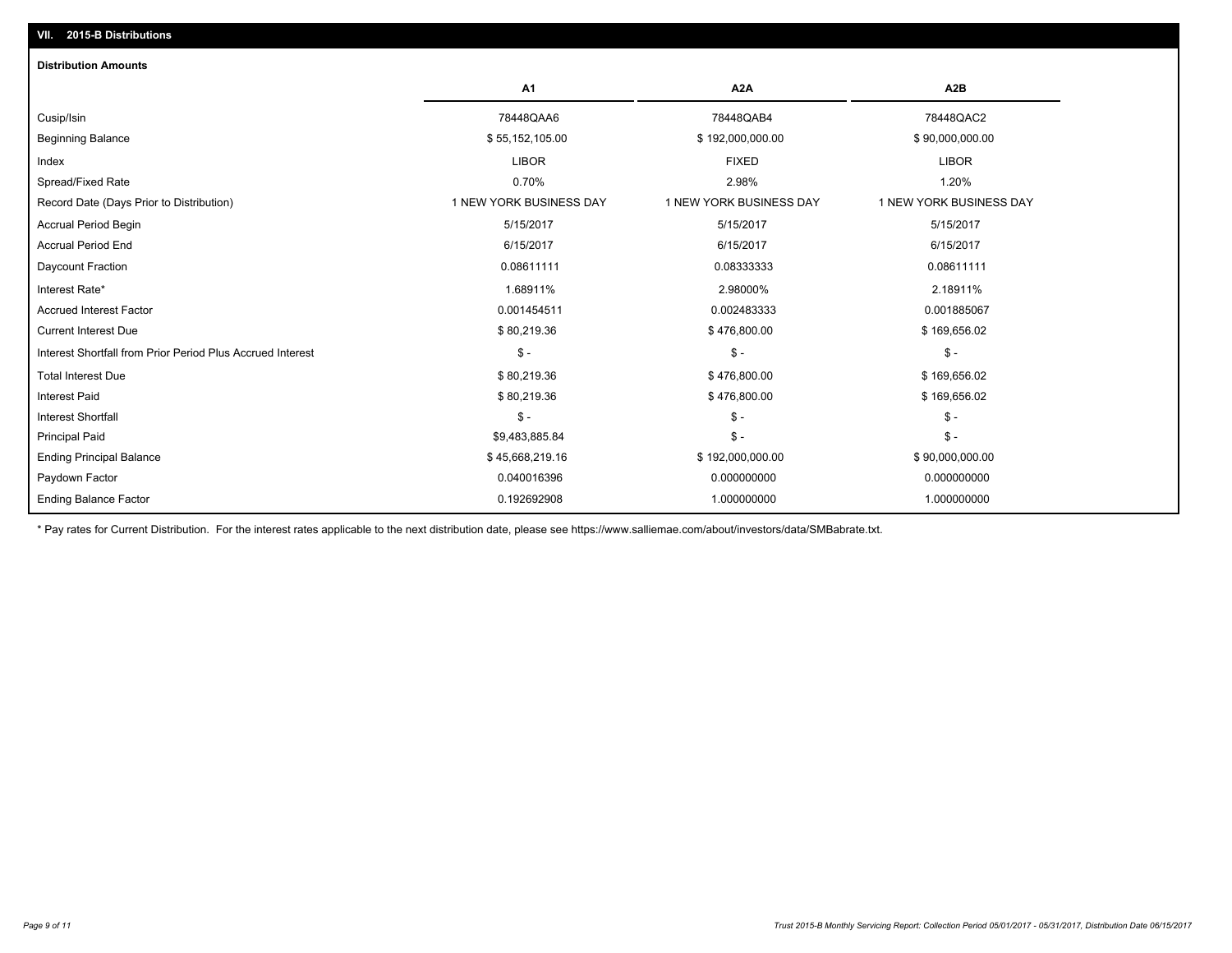| A <sub>3</sub>          | в                       | C                       |
|-------------------------|-------------------------|-------------------------|
| 78448QAD0               | 78448QAE8               | 78448QAF5               |
| \$75,000,000.00         | \$70,000,000.00         | \$50,000,000.00         |
| <b>LIBOR</b>            | <b>FIXED</b>            | <b>FIXED</b>            |
| 1.75%                   | 3.50%                   | 4.50%                   |
| 1 NEW YORK BUSINESS DAY | 1 NEW YORK BUSINESS DAY | 1 NEW YORK BUSINESS DAY |
| 5/15/2017               | 5/15/2017               | 5/15/2017               |
| 6/15/2017               | 6/15/2017               | 6/15/2017               |
| 0.08611111              | 0.08333333              | 0.08333333              |
| 2.73911%                | 3.50000%                | 4.50000%                |
| 0.002358678             | 0.002916667             | 0.003750000             |
| \$176,900.85            | \$204,166.67            | \$187,500.00            |
| $\mathsf S$ -           | $\frac{2}{3}$ -         | $$ -$                   |
| \$176,900.85            | \$204,166.67            | \$187,500.00            |
| \$176,900.85            | \$204,166.67            | \$187,500.00            |
| $\mathsf{\$}$ -         | $S -$                   | $S -$                   |
| $\mathsf{\$}$ -         | $S -$                   | $S -$                   |
| \$75,000,000.00         | \$70,000,000.00         | \$50,000,000.00         |
| 0.000000000             | 0.000000000             | 0.000000000             |
| 1.000000000             | 1.000000000             | 1.000000000             |
|                         |                         |                         |

\* Pay rates for Current Distribution. For the interest rates applicable to the next distribution date, please see https://www.salliemae.com/about/investors/data/SMBabrate.txt.

**VII. 2015-B Distributions**